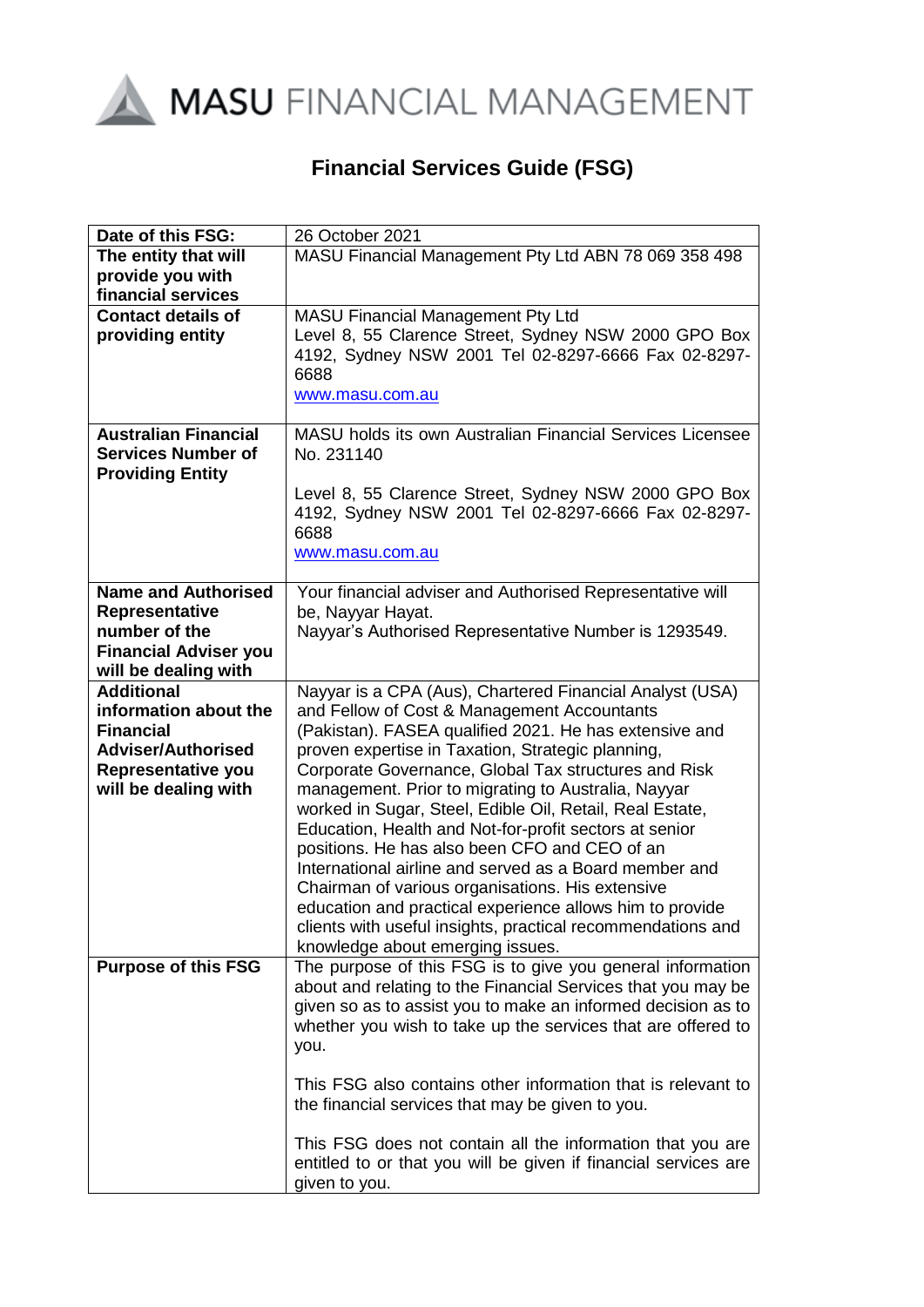|                                                                                                                                                                                        | If financial services are given to you additional information will<br>be provided in other disclosures documents such as a<br>Statement of Advice (SoA) or Product Disclosure Document<br>(PDS).<br>If you at any time have any questions about the matters                                                                                                                                                                                                     |
|----------------------------------------------------------------------------------------------------------------------------------------------------------------------------------------|-----------------------------------------------------------------------------------------------------------------------------------------------------------------------------------------------------------------------------------------------------------------------------------------------------------------------------------------------------------------------------------------------------------------------------------------------------------------|
|                                                                                                                                                                                        | contained in this FSG or any financial services that may be<br>provided to you please raise those questions directly with the<br>Authorised/Representative/Sub-Authorised Representative<br>you are dealing with or you can raise with MASU Financial<br>Management Pty Ltd's Compliance Manager any questions<br>you may have.                                                                                                                                 |
| The services that the<br>providing entity is<br>authorised to provide                                                                                                                  | In terms of its Australian Financial Services License MASU<br>Financial Management Pty Ltd is licensed to undertake the<br>following activities:                                                                                                                                                                                                                                                                                                                |
| to you and is likely to<br>be providing to you                                                                                                                                         | A. Provide Financial Product Advice                                                                                                                                                                                                                                                                                                                                                                                                                             |
|                                                                                                                                                                                        | a) Deposit and Payment Products - Basic and Non<br><b>Basic Deposit</b><br>b) Government Debentures, Stocks or Bonds<br>Investment Life Insurance Products<br>C)<br>Life Risk Insurance Products<br>d)<br>Managed Investment Schemes, including IDPS<br>e)<br><b>Retirement Savings Account Products</b><br>f)<br><b>Securities</b><br>g)<br>h) Superannuation<br><b>Standard Margin Lending Facilities</b><br>i)<br>B. Deal in a Financial Product             |
|                                                                                                                                                                                        | a) Deposit and Payment Products - Basic and Non<br><b>Basic Deposit</b><br>b) Government Debentures, Stocks or Bonds<br>c) Investment Life Insurance Products<br>Life Risk Insurance Products<br>d)<br>Managed Investment Schemes, including IDPS<br>e)<br><b>Retirement Savings Account Products</b><br>f)<br><b>Securities</b><br>g)<br>h) Superannuation<br><b>Standard Margin Lending Facilities</b><br>i)                                                  |
| <b>Remuneration and</b><br>commission that<br><b>MASU Financial</b><br><b>Management Pty Ltd</b><br>will receive or that is<br>attributable to the<br>advice that will be<br>provided. | Because it has not yet been established what advice will be<br>provided to you it is not possible to provide precise details of<br>the remuneration that will be earned in respect of the advice<br>that will be given to you but such details will be provided when<br>the actual advice is given.<br>When we provide financial services to you, certain fees may<br>be charged for providing these financial services, however,<br>please note the following: |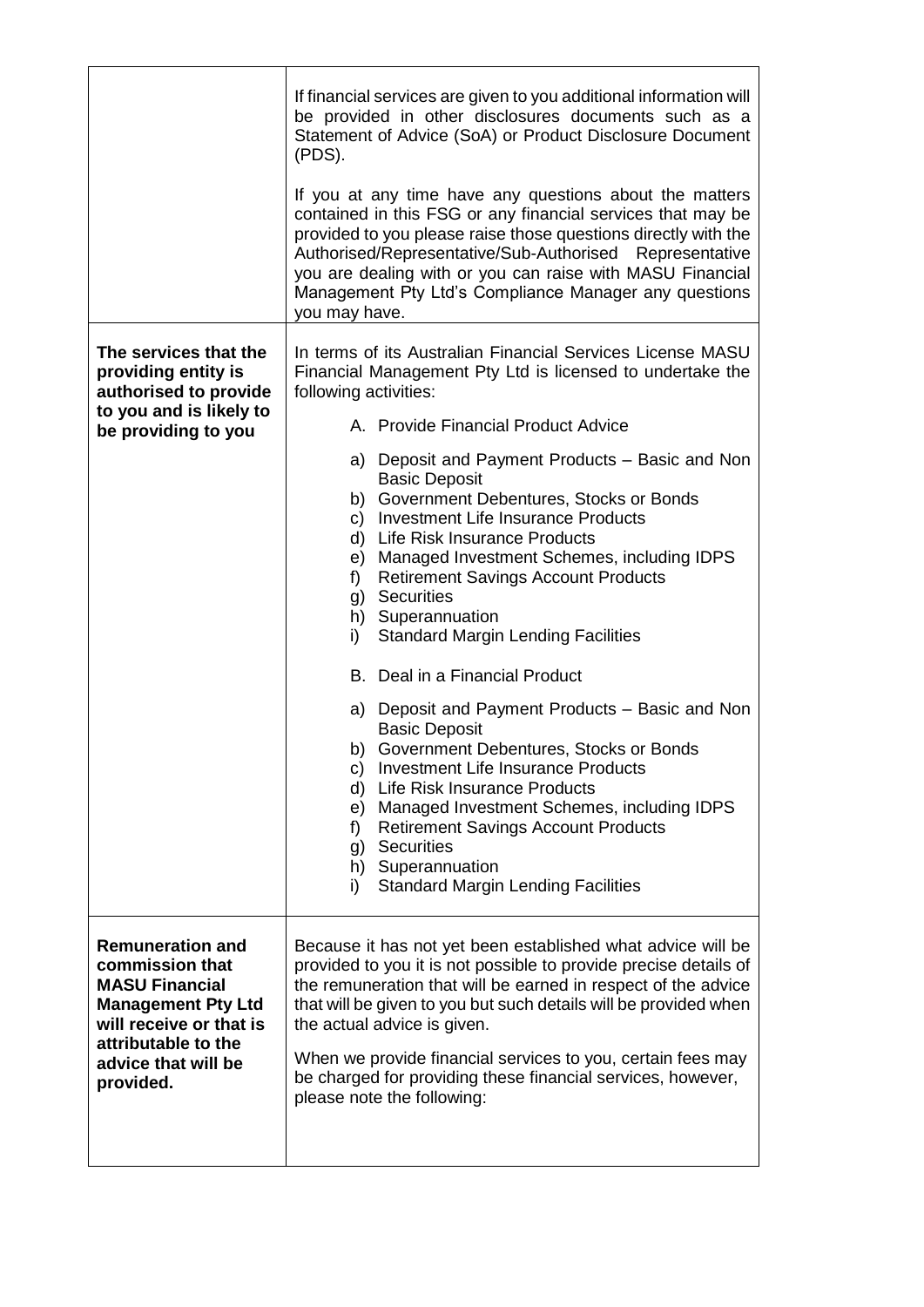| The amount of the fees charged depends on the<br>$\bullet$<br>nature of those financial services. Your SoA will set<br>out the exact amount of fees, payments and other<br>benefits that we will receive. If you have been<br>referred to us by a third party, the SoA will also set<br>out any applicable amount paid to that third party.                                                                                                                                                    |
|------------------------------------------------------------------------------------------------------------------------------------------------------------------------------------------------------------------------------------------------------------------------------------------------------------------------------------------------------------------------------------------------------------------------------------------------------------------------------------------------|
| We may receive a share of fees and in some<br>$\bullet$<br>instances payments may be paid from MASU<br>Financial Management for the financial services we<br>provide to you.                                                                                                                                                                                                                                                                                                                   |
| The amount of fees charged will depend on the financial<br>products you acquire and the issuer of those financial<br>products. These fees charged will depend on the services<br>you require and what is agreed between us and may include<br>the following:                                                                                                                                                                                                                                   |
| contribution fee: based on the amount invested<br>administration fee: based on the balance of your<br>investment, depending upon the type of financial<br>product. The amounts will generally be calculated<br>monthly and payable quarterly<br>switching/transfer fee: based on the switch amount<br>$\bullet$<br>or transfer amount between investments in a<br>financial product(s), and<br>all other fees identified by a product issuer in the<br>relevant PDS for the financial product. |
| Fee for services on an hourly rate                                                                                                                                                                                                                                                                                                                                                                                                                                                             |
| You may also be charged a fee for service based on an hourly<br>rate which will be discussed in either an Engagement letter<br>or SoA                                                                                                                                                                                                                                                                                                                                                          |
| <b>Fixed fee for service</b>                                                                                                                                                                                                                                                                                                                                                                                                                                                                   |
| A fixed fee is normally charged for services such as<br>preparation of a comprehensive financial plan or for advice<br>particular areas such as<br>wealth creation,<br>risk<br>on<br>management, retirement planning, estate planning etc.                                                                                                                                                                                                                                                     |
| Prior to undertaking any work, a formal quote will be provided<br>to you. You will then be required to authorize us to proceed<br>on that basis.                                                                                                                                                                                                                                                                                                                                               |
| The fees charged for financial plan preparation include doing<br>all things necessary to implement the financial plan.                                                                                                                                                                                                                                                                                                                                                                         |
| Commission may however also be earned if you take up any<br>Insurances that are recommended to you.                                                                                                                                                                                                                                                                                                                                                                                            |
|                                                                                                                                                                                                                                                                                                                                                                                                                                                                                                |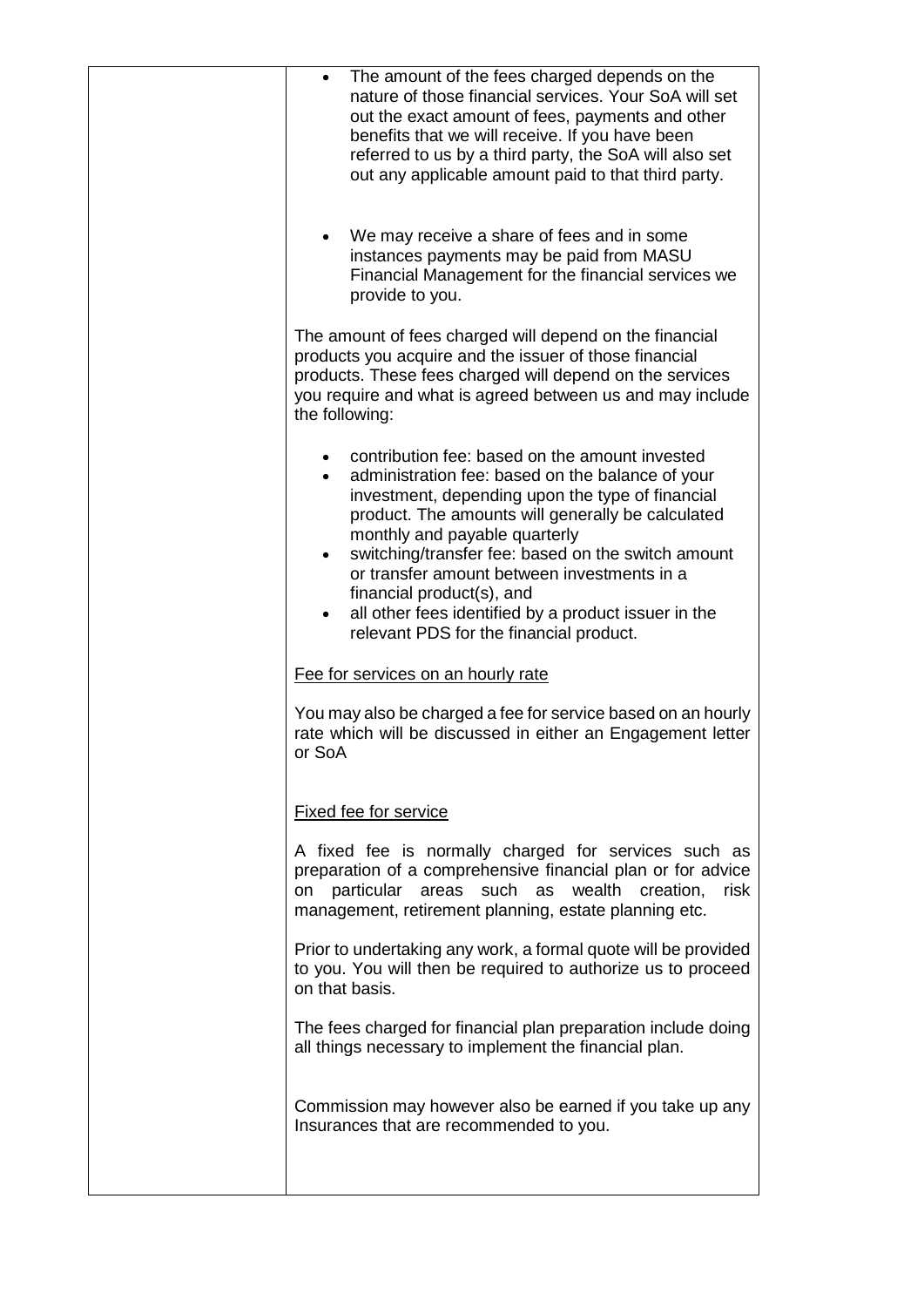| <b>Commissions</b>                                                                                                                                                                                                                                                                                                                                                                                                       |
|--------------------------------------------------------------------------------------------------------------------------------------------------------------------------------------------------------------------------------------------------------------------------------------------------------------------------------------------------------------------------------------------------------------------------|
| The cost of providing a financial product or service to you<br>will depend on the nature and complexity of the advice,<br>financial product and/or service provided. For investments<br>before the 01 July 2013 this is calculated at various<br>percentage rates ranging from 0% to 5% in the case of<br>initial commissions, and 0% to 1% in the case of trailing<br>commissions all based on the amount you invested. |
| From 01 July 2013 commissions are no longer paid to<br>advisers on new investment products that are implemented<br>from that date. Legislation has changed the remuneration<br>basis to fee for service only                                                                                                                                                                                                             |
| Commissions on life insurance products                                                                                                                                                                                                                                                                                                                                                                                   |
| There are various types of commissions that are paid by life<br>insurance companies. These are both upfront and ongoing.                                                                                                                                                                                                                                                                                                 |
| The commission calculations are often quite complex and will<br>depend on the insurer itself, the type and structure of policy<br>and the amount of the premium amongst other things.                                                                                                                                                                                                                                    |
| The exact commissions that will be earned if you take up any<br>life insurance recommendations that are made to you will be<br>disclosed in the Statement of Advice that will be given to you<br>at the time that the recommendation is made.                                                                                                                                                                            |
| Upfront commissions on life insurance products                                                                                                                                                                                                                                                                                                                                                                           |
| In general terms an upfront commission of between 0% and<br>66% of the annual premium is usually paid by the life<br>insurance companies to the entity that recommends its<br>products.                                                                                                                                                                                                                                  |
| So by way of example, if you take out a life insurance policy<br>where you have to pay an annual premium of say \$5,000, and<br>if the commission payable in respect of that policy is<br>calculated at the rate of 66% the commission that will be paid<br>to the recommending entity is \$3,300.                                                                                                                       |
| Ongoing commissions on life insurance products                                                                                                                                                                                                                                                                                                                                                                           |
| Life insurance companies pay the recommending entity an<br>ongoing commission ranging from 0% to 22% of the annual<br>premium that they receive in respect of the insurance policy.                                                                                                                                                                                                                                      |
| (Once again, different life companies and even the same life<br>companies have different ongoing commission rates for<br>different types of policies.)                                                                                                                                                                                                                                                                   |
| By way of example, if the annual premium payable in respect<br>of the policy were to be \$5,000 and if the ongoing commission<br>rate were to be 22% then the recommending entity would<br>receive an ongoing commission of \$1,100 for every year that<br>the policy is in force.                                                                                                                                       |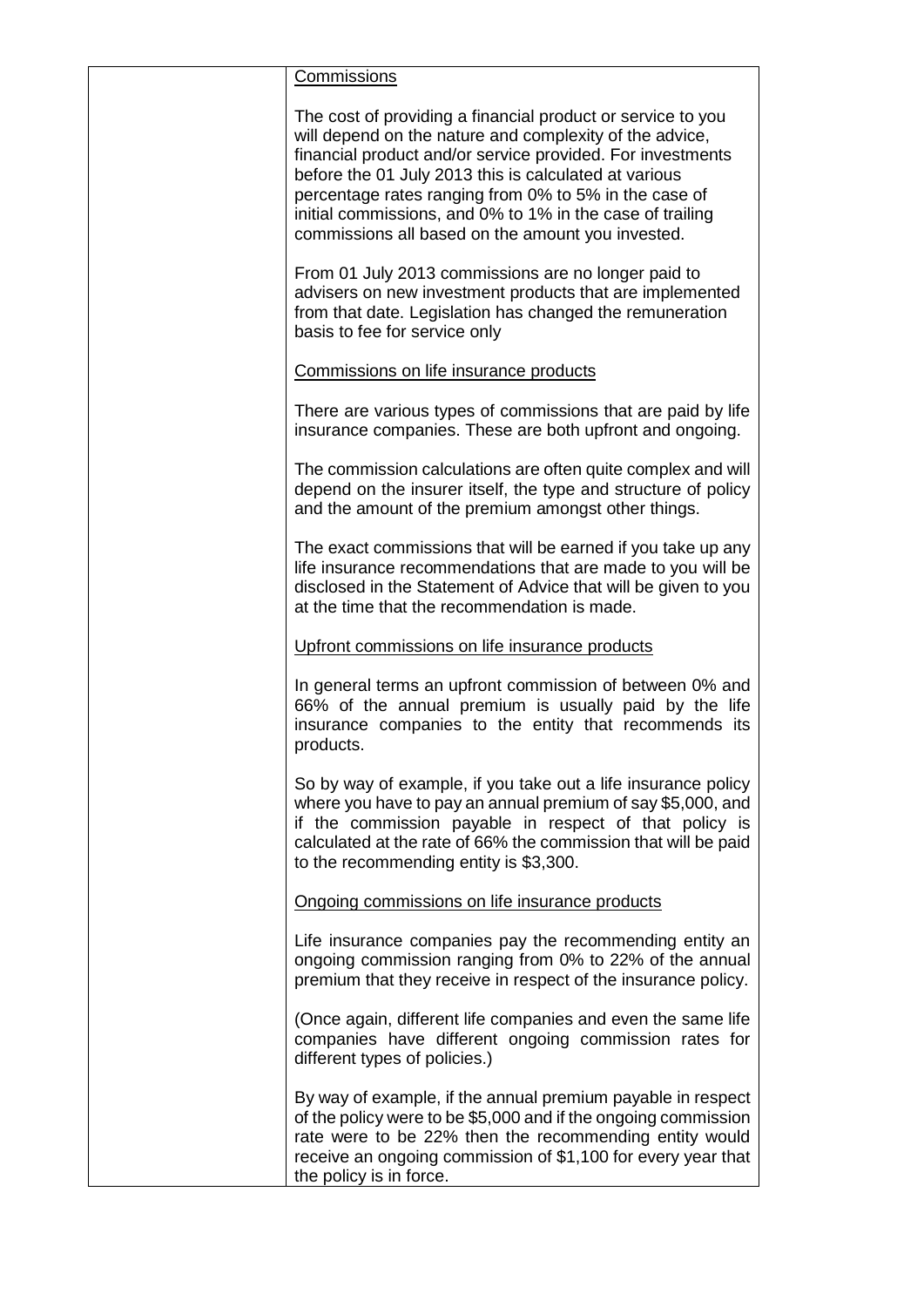|                                                                                                                      | Referral to third parties                                                                                                                                                                                                                                                                                                                                                                                                                                                                                                                                                                                                                                                                                                                                                                         |
|----------------------------------------------------------------------------------------------------------------------|---------------------------------------------------------------------------------------------------------------------------------------------------------------------------------------------------------------------------------------------------------------------------------------------------------------------------------------------------------------------------------------------------------------------------------------------------------------------------------------------------------------------------------------------------------------------------------------------------------------------------------------------------------------------------------------------------------------------------------------------------------------------------------------------------|
|                                                                                                                      | You may be referred to accountants, tax agents, lawyers or<br>other financial services providers for any work that is outside<br>the area of expertise or authority of your advice providing<br>entity.                                                                                                                                                                                                                                                                                                                                                                                                                                                                                                                                                                                           |
|                                                                                                                      | Where such a referral is made you must enter into separate<br>arrangements with any such third party service provider.                                                                                                                                                                                                                                                                                                                                                                                                                                                                                                                                                                                                                                                                            |
|                                                                                                                      | Your advice providing entity does not ask for or accept any<br>fees or commissions for any referrals that it makes to third<br>party service providers.                                                                                                                                                                                                                                                                                                                                                                                                                                                                                                                                                                                                                                           |
|                                                                                                                      | <b>Disclosure</b>                                                                                                                                                                                                                                                                                                                                                                                                                                                                                                                                                                                                                                                                                                                                                                                 |
|                                                                                                                      | These fees and/or brokerage arrangements will be fully<br>discussed with you before you implement any services,<br>advice and/or plans. We will detail fee for service<br>arrangements in a Service Agreement before starting the<br>advice process. All fee and/or brokerage arrangements<br>relating to the advice that you receive will be detailed in the<br>Statement of Advice that will be given to you before you<br>decide whether to proceed with the recommended advice. It<br>will include specific details and dollar amounts of what fees<br>the adviser may charge you; when you have to pay those<br>fees; any payments made to us by a Financial Product<br>issuer/s and what payments we make to the adviser, together<br>with any other benefits that the adviser may receive. |
| <b>Other benefits and</b><br>fees and<br>commissions that the                                                        | Since it has not yet been ascertained what kind of financial<br>services may be given to you it is not possible at this stage to<br>provide any precise information in this regard.                                                                                                                                                                                                                                                                                                                                                                                                                                                                                                                                                                                                               |
| advice providing<br>entity may receive in<br>respect of the<br>financial services that<br>will be rendered to<br>you | Full details of any such benefits will be provided in the written<br>Statement of Advice that will be provided to you at the time<br>that specific recommendations are given to you.                                                                                                                                                                                                                                                                                                                                                                                                                                                                                                                                                                                                              |
|                                                                                                                      | MASU Financial Management and all if its representatives<br>however keep a register of all non-cash, indirect, or 'soft-<br>dollar' benefits that that may influence any advice or that<br>might reasonably be expected to influence the advice that<br>they provide.                                                                                                                                                                                                                                                                                                                                                                                                                                                                                                                             |
|                                                                                                                      | You are entitled to inspect these registers at any time and<br>you should ask the financial adviser who you are dealing with<br>for a copy of these registers if you wish to see them.                                                                                                                                                                                                                                                                                                                                                                                                                                                                                                                                                                                                            |
|                                                                                                                      |                                                                                                                                                                                                                                                                                                                                                                                                                                                                                                                                                                                                                                                                                                                                                                                                   |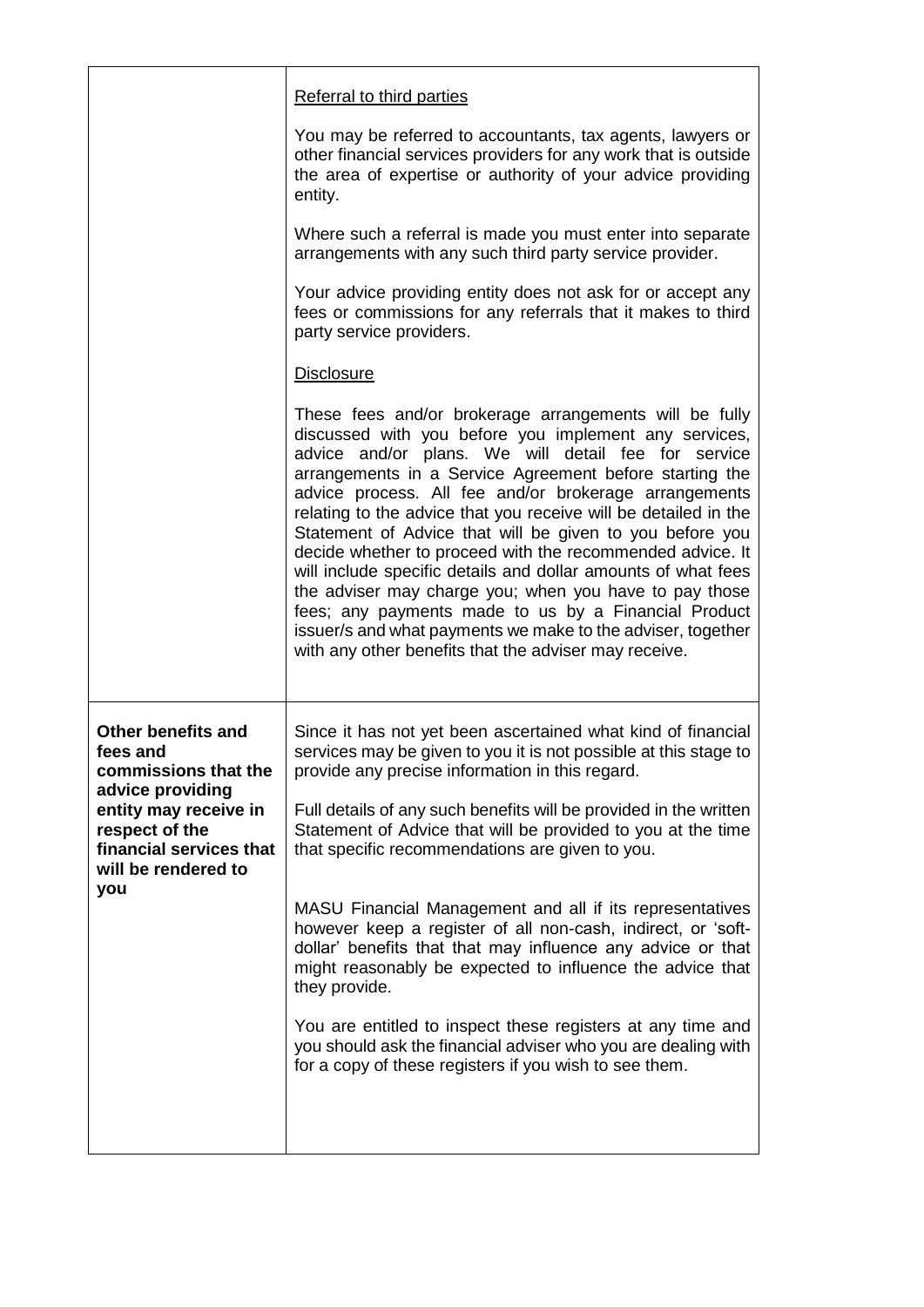| Details of any<br>associations or<br>relationships that<br>might reasonably be<br>expected to be<br>capable of influencing<br>the providing entity in<br>providing advice to<br>you                                          | Precise information in this regard cannot be given to you at<br>this stage because it is not presently known what advice<br>exactly will be given to you in the future.<br>MASU Financial Management Pty Ltd and its representatives<br>however maintain 'conflicts of interests' registers which<br>record details of all/any associations or relationships that<br>might reasonably be expected to be capable of influencing<br>the advice they provide.<br>You are entitled to inspect these registers at any time and<br>you should ask the financial adviser who you are dealing with<br>for a copy of these registers if you wish to see them.                                                                                                                                                                                                                                                                                                                                                                                                                                                                                                                                                                                                                                                                                                                                                                                                                                                                                                                |
|------------------------------------------------------------------------------------------------------------------------------------------------------------------------------------------------------------------------------|---------------------------------------------------------------------------------------------------------------------------------------------------------------------------------------------------------------------------------------------------------------------------------------------------------------------------------------------------------------------------------------------------------------------------------------------------------------------------------------------------------------------------------------------------------------------------------------------------------------------------------------------------------------------------------------------------------------------------------------------------------------------------------------------------------------------------------------------------------------------------------------------------------------------------------------------------------------------------------------------------------------------------------------------------------------------------------------------------------------------------------------------------------------------------------------------------------------------------------------------------------------------------------------------------------------------------------------------------------------------------------------------------------------------------------------------------------------------------------------------------------------------------------------------------------------------|
| Details of the<br>procedures that are in<br>place should you<br>have a complaint<br>about any aspect of<br>your dealings with<br><b>MASU Financial</b><br><b>Management Pty Ltd,</b><br>and its Authorised<br>Representative | MASU Financial Management Pty Ltd's complaint resolution<br>procedures are documented in its Compliance Manual and if<br>you want to know more about what these procedures entail<br>you should contact MASU's Complaints Manager who will<br>provide such information and a full extract of this portion of<br>the Manual if you so wish.<br>In summary the procedures are as follows.<br>You should bring your complaint to the attention of MASU's<br>Complaints Manager as soon as possible. You may do so<br>either in person, by phone, or in writing.<br>The Complaints Manager will formally log your complaint in<br>MASU's Complaints Register and will within 1 day of receipt<br>of your complaint send you a letter acknowledging receipt of<br>your complaint and providing other important information<br>relating to how your complaint will be managed.<br>The Complaints Manager will endeavour to resolve the<br>matter as soon as practicable or in any case within 30 days<br>of your giving notice of your complaint/raising the dispute.<br>All complaints are dealt with according to the priority and<br>urgency that they require. This may require that the handling<br>of your complaint be elevated above or relegated below<br>earlier or later complaints made.<br>Where there are special circumstances relating to your<br>complaint such that it is not reasonable for it to be resolved<br>in 30 days you will be informed of the reasons for the delay<br>and will be informed what options and rights are available to<br>you. |
|                                                                                                                                                                                                                              | To be able to resolve the complaint the Complaints Manager<br>may seek further information from you. Any such request for<br>additional information or clarification from you will indicate<br>that your response is required within 14 calendar days from<br>date of the request to enable compliance with MASU's<br>stipulated response times.                                                                                                                                                                                                                                                                                                                                                                                                                                                                                                                                                                                                                                                                                                                                                                                                                                                                                                                                                                                                                                                                                                                                                                                                                    |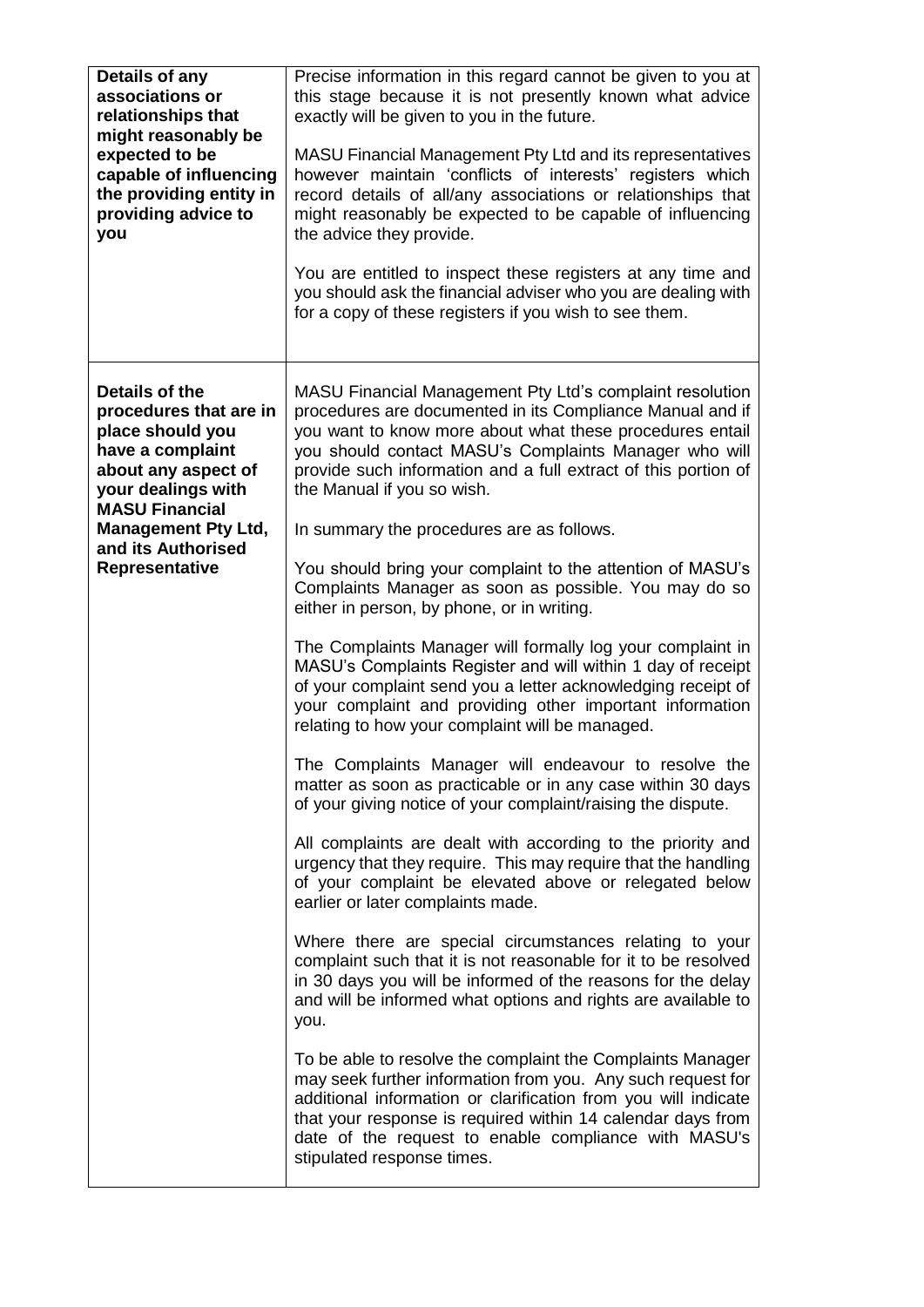| You may be asked to sign file notes of relevant conversations<br>to confirm that they contain a complete and accurate record<br>of the factual matters giving rise to the complaint and of any<br>subsequent discussions.                                                             |
|---------------------------------------------------------------------------------------------------------------------------------------------------------------------------------------------------------------------------------------------------------------------------------------|
| Until your complaint is finalised MASU's Complaints Manager<br>will be responsible for:                                                                                                                                                                                               |
| maintaining contact with you to ensure that you are kept<br>٠<br>informed of the progress of your complaint;                                                                                                                                                                          |
| ensuring that your complaint is properly managed until<br>either a final decision is made or you withdraw the<br>complaint;                                                                                                                                                           |
| maintaining all files, including copies of all enquiries,<br>information, documentation, investigations and decisions<br>in regard to your complaint.                                                                                                                                 |
| Subject to what is set out above you will be provided with<br>MASU Financial Management Pty Ltd's final written response<br>within 30 days of receiving your complaint.                                                                                                               |
| When determining the response the Complaints Manager<br>must consider your complaint in an objective and fair manner.                                                                                                                                                                 |
| When considering the appropriate remedy the Complaints<br>Manager must consider:                                                                                                                                                                                                      |
| relevant legal principles;<br>$\bullet$<br>relevant codes of conduct;<br>principles of fairness;<br>relevant industry best practice.<br>$\bullet$                                                                                                                                     |
| You will be given written reasons for the decision on the<br>complaint which adequately addresses the issues that were<br>raised in the initial complaint. The written reasons will refer<br>to the applicable provisions in relevant legislation, codes,<br>standards or procedures. |
| The response may be either that the complaint is dismissed<br>and no further action will be taken or that the complaint has<br>been accepted and that you will be provided with one or more<br>of the following:                                                                      |
| an apology;<br>a refund;<br>compensation;<br>an indication of what actions will be taken to ensure that<br>no other clients have been or will not be affected by the<br>same or similar facts giving rise to your complaint.                                                          |
|                                                                                                                                                                                                                                                                                       |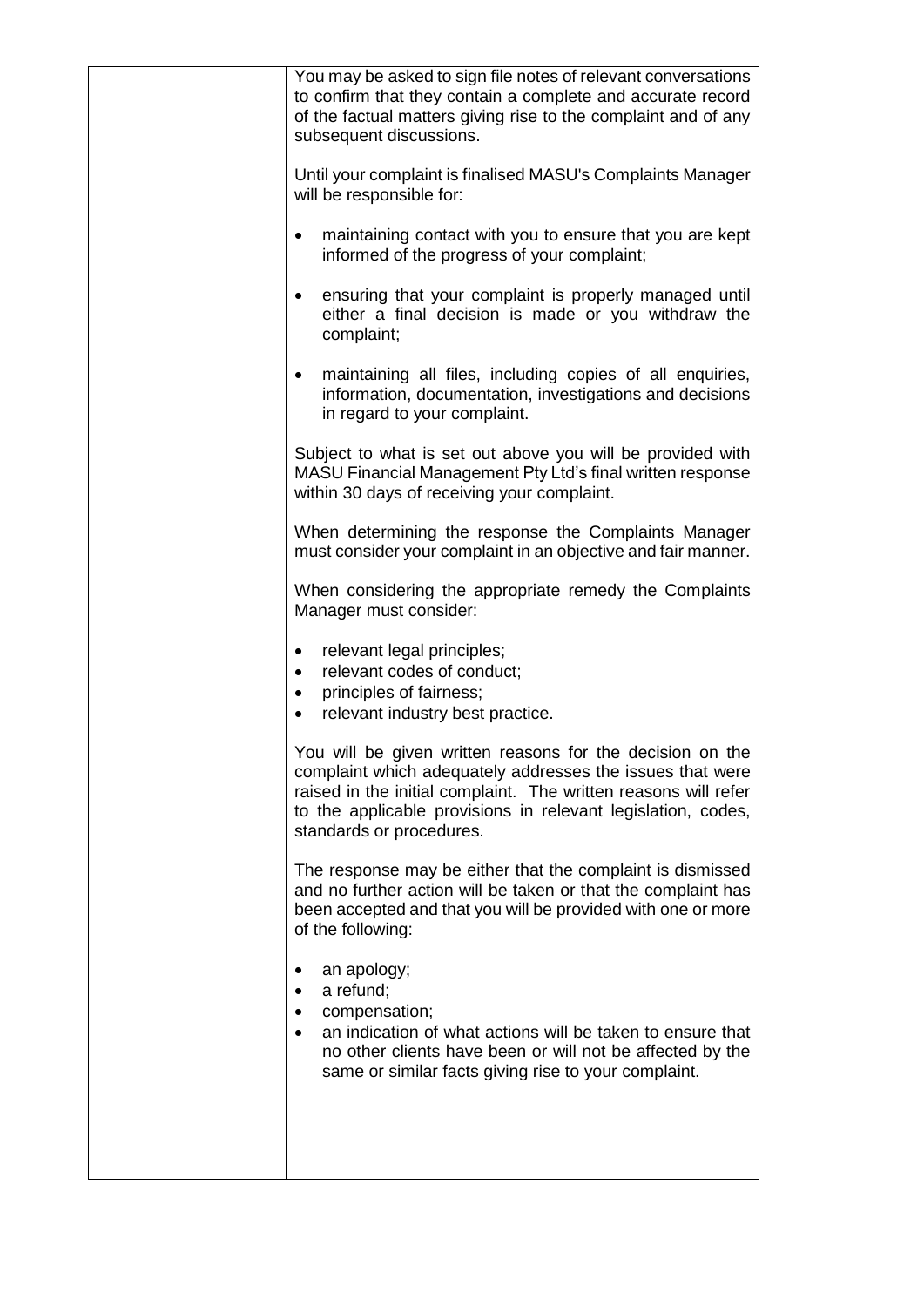|                                                                                                                | The final written response will state clearly:                                                                                                                                                                                                                                                                                                                                                                                                                                                                                                                                                                                                                                                                                                                                                                                                                                                                                                                                                                                                                                                                                                                                                                                                                                                        |
|----------------------------------------------------------------------------------------------------------------|-------------------------------------------------------------------------------------------------------------------------------------------------------------------------------------------------------------------------------------------------------------------------------------------------------------------------------------------------------------------------------------------------------------------------------------------------------------------------------------------------------------------------------------------------------------------------------------------------------------------------------------------------------------------------------------------------------------------------------------------------------------------------------------------------------------------------------------------------------------------------------------------------------------------------------------------------------------------------------------------------------------------------------------------------------------------------------------------------------------------------------------------------------------------------------------------------------------------------------------------------------------------------------------------------------|
|                                                                                                                | that the internal dispute resolution<br>process<br>has<br>concluded;<br>that a final decision about the complaint has been made;<br>٠<br>what the final decision is;<br>$\bullet$<br>that if you are not satisfied with the response you have<br>the right to refer the complaint to the Australian Financial<br>Complaints Authority (AFCA) an external dispute<br>resolution body of which MASU Financial Management<br>Pty Ltd is a member (membership number 10648).<br>that if you wish to lodge your complaint with AFCA you<br>must do so within 2 years of the date of the final written<br>response. www.afca.org.au Tel: 1800 931 678<br>You will not be given a final written response if your complaint<br>is resolved to your complete satisfaction by the end of the fifth<br>business day after the complaint was received and you have<br>not requested a response in writing.<br>If you do refer the matter to AFCA MASU Financial<br>Management Pty Ltd will provide AFCA with all relevant<br>information in a timely manner.<br>If you have any further questions about the process please<br>immediately contact either the financial adviser that you are<br>dealing with or MASU Financial Management Pty Ltd's<br>Complaints Manager by phone, email or in writing to discuss |
| <b>The Compensation</b><br>arrangements in<br>place to comply with<br>s 912B of the<br><b>Corporations Act</b> | the matter further.<br>MASU Financial Management Pty Ltd has Professional<br>Indemnity Insurance in place to cover itself and all its<br>representatives for the financial services it and all its<br>representatives provide. It reasonably believe that the cover<br>is adequate to meet its requirements as an Australian<br>Financial Services Licensee and that these arrangements<br>enable it to comply with its obligations under s 912B of the<br><b>Corporations Act</b><br>Liability limited by a scheme approved under Professional<br><b>Standards Legislation</b><br>MASU Financial Management Pty Ltd (and if applicable your<br>providing entity) are bound by the Privacy Act 1988 ('Privacy<br>Act'), including the Australian Privacy Principles ('APPs') and<br>recognises the importance of ensuring the confidentiality and<br>security of your personal information.<br>All third parties (including customers, suppliers, sub-<br>contractors, or agents) that have access to or use personal<br>information collected must abide by this policy.                                                                                                                                                                                                                             |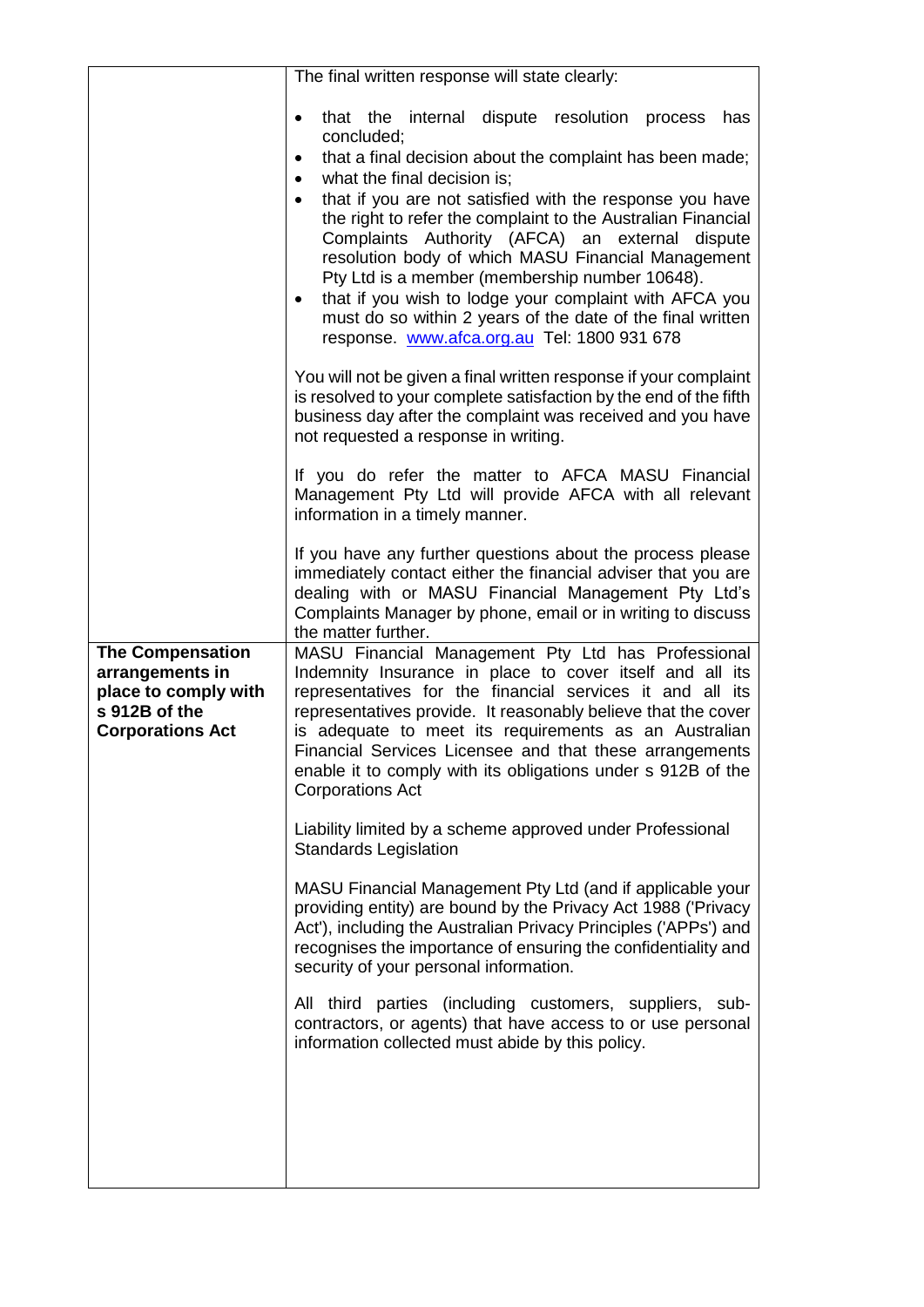| Does MASU and/or<br>the Authorised<br>Representative have a<br><b>Privacy Policy</b> | A copy of the policy is attached.                                                                                                                                                                                                                                                 |
|--------------------------------------------------------------------------------------|-----------------------------------------------------------------------------------------------------------------------------------------------------------------------------------------------------------------------------------------------------------------------------------|
| Lack of Independence                                                                 | Under the Corporations Act, I am prevented from using the<br>terms independent, impartial and unbiased as both my<br>Licensee and I receive commissions for the advice that I<br>provide on life insurance products and may charge fees<br>based on the amount of money invested. |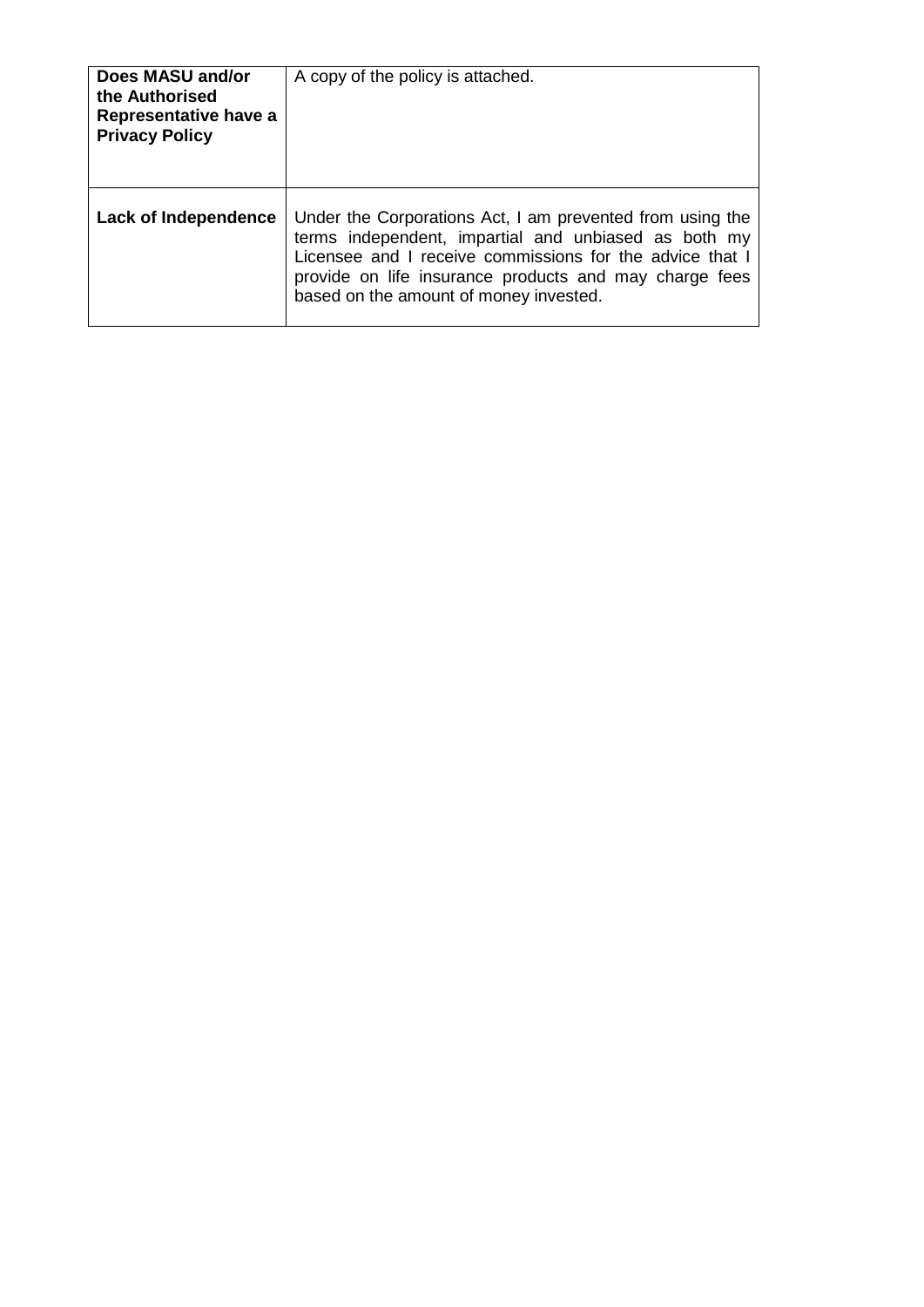MASU's Privacy Collection Statement is as follows.

# **Privacy Collection Statement**

**MASU Financial Management Pty Ltd is** committed to ensuring the confidentiality and security of your personal information. MASU's Privacy Policy, which provides further information about how we handle your information, is available upon request or by accessing MASU's website www.masu.com.au

## *1. How do we collect personal information?*

We generally collect personal information directly from you. For example, personal *information will be collected through MASU's application processes, forms and other interactions with you in the course of providing you with MASU's products and services, including when you visit MASU's website, call us or send us correspondence, completing a financial Fact Find etc.*

We generally collect personal information directly from you. For example, personal information will be collected through MASU's application processes, forms and other *interactions with you in the course of providing you with MASU's products and services, including when you visit MASU's website, call us or send us correspondence, completing a financial Fact Find etc.*

*We may also collect personal information about you from a third party, such as identity verification services, referrers or marketing agencies. If so, we will take reasonable steps to ensure that you are made aware of this Policy. We may also use third parties to analyse traffic at MASU's website, which may involve the use of cookies. Information collected through such analysis is anonymous.*

*We will not collect sensitive information about you without your consent unless an exemption in the APPs applies. These exceptions include if the collection is required or authorised by law or necessary to take appropriate action in relation to suspected unlawful activity or serious misconduct.*

*If you do not provide us with the personal information we request, we may not be able to provide you with MASU's products or services, or meet your needs appropriately.*

*We do not give you the option of dealing with us anonymously, or using a pseudonym. This is because it is illegal or impractical for us to deal with individuals who are not identified*

# *2. Why do we collect personal information?*

*We collect and hold personal information about you so that we may:*

- *provide you with MASU's products and services;*
- *let you know about other products or services we offer, send you information about special offers or invite you to events;*
- *protect MASU's business and other customers from fraudulent or unlawful activity;*
- *consider any concerns or complaints you may have;*
- *comply with relevant laws, regulations and other legal obligations;*
- *help us improve the products and services offered to MASU's customers; and*